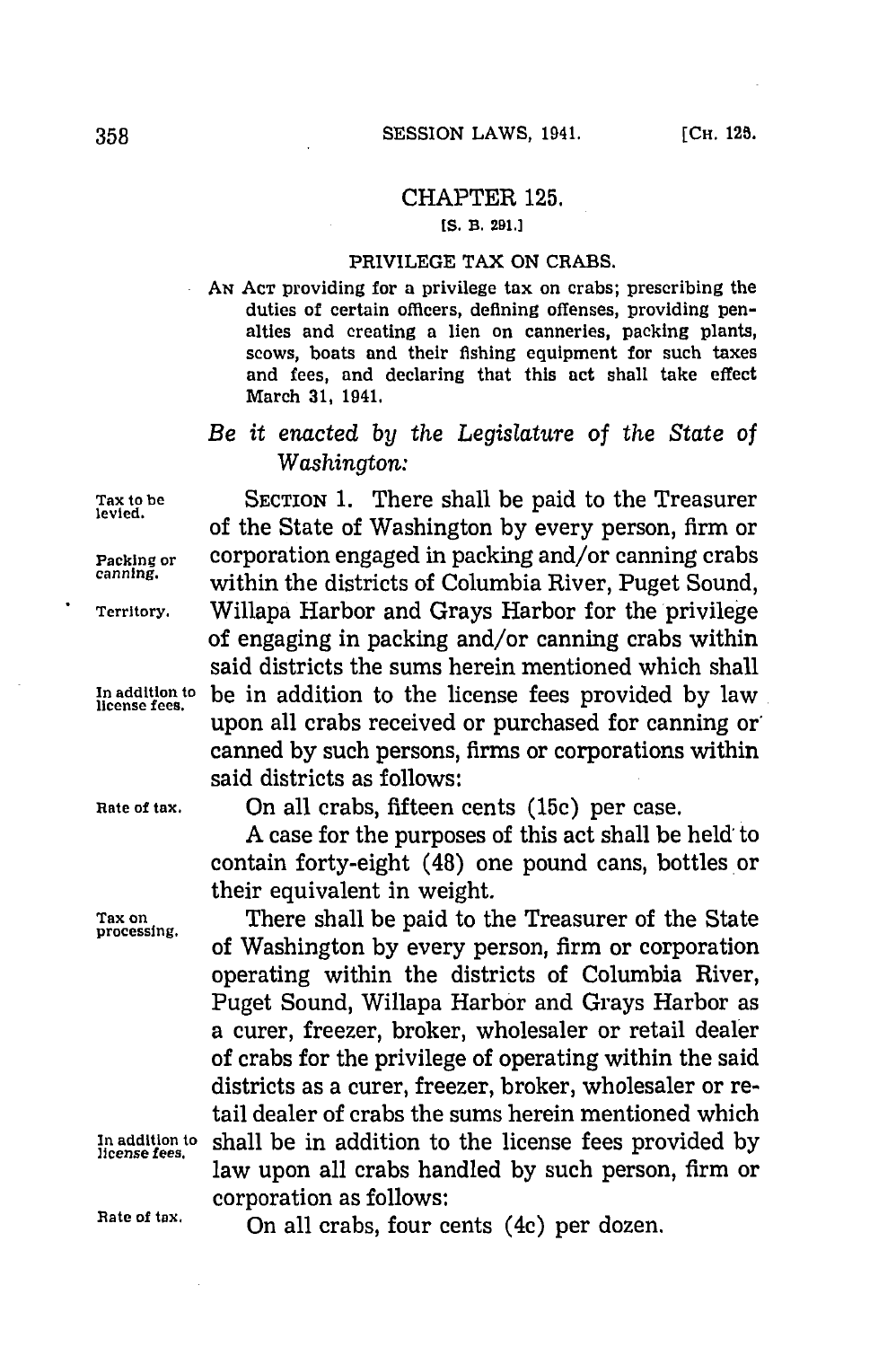The privilege fees herein provided for shall be  $_{collected}^{Tax to be}$ collected but once and shall be collected from the *trom first* collected **but** operator. licensee first handling such crabs either as packer, canner, curer, freezer, broker, buyer, wholesaler or retail dealer, and in order that this end may be accomplished, the Director of Fisheries and the State Treasurer are hereby authorized to determine finally any dispute arising out of the operation and enforcement of this section.

The privilege fees herein provided for shall be **Date of pay-**<br>ment of tax. paid to the State Treasurer on March 1 and September **1** or at such other times as the Director of Fisheries may order and direct. For the purposes of determining the amount of crabs handled, each person, firm or corporation subject to the provisions of this act shall furnish the State Treasurer with a report showing the total number of crabs received.

The privilege fees herein required shall consti- Tax to contute a first lien upon the cannery, packing plant, buildings, scow, boat and its equipment used in the canning, handling or transporting of the said crabs.

The State Treasurer and the Director of Fisheries State to make rules. shall have and hereby are granted the right and power to make such rules, regulations and orders arid require such reports to be made as in their judgment shall be necessary to insure the collection and payment of the privilege fees herein required and may in their discretion require a bond from any person, firm or corporation licensed, guaranteeing the payment of such privilege fees.

It shall be unlawful for any person to falsify any **Unlawful** of the reports or to violate any of the rules, regulations or orders made or required **by** the State Treasurer or the Director of Fisheries or to violate any of the provisions of this act.

The privilege fees herein provided for shall be **Fees to be paid on all** paid on all crabs handled regardless of where taken **operations.** or caught, it being the intention that every person,